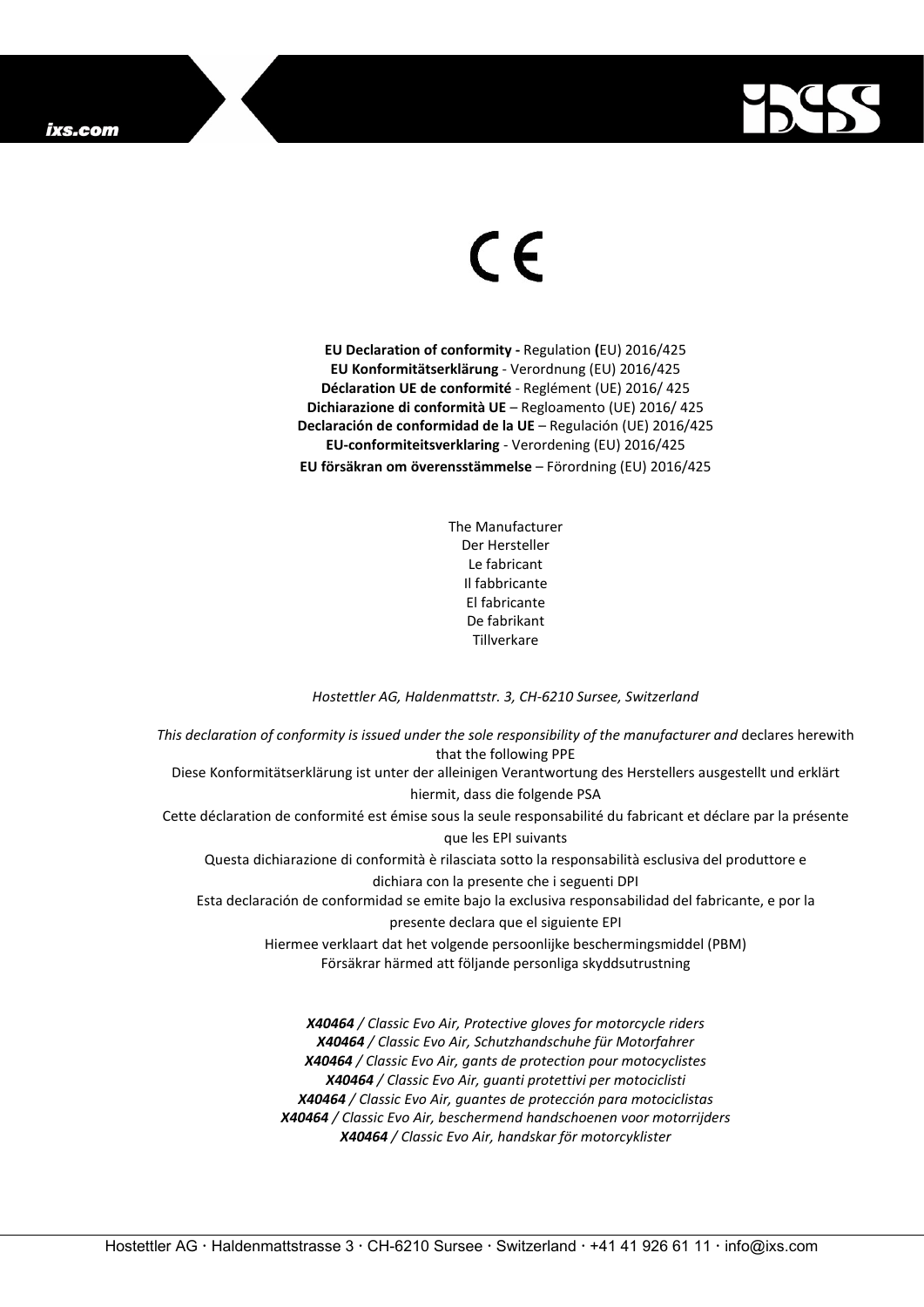

has undergone the EU-type examination conformity assessment procedure (Module B) performed by the Notified Body, **CTC** (n° 0075) 4, rue Hermann Frenkel, F-69367 Lyon cedex 07 (France) which has issued the EU Type Examination Certificate No. 0075/1895/ 162/03/21/450 EXT 01/07/21

And is compliant with the following Standard EN 13594:2015

## hat das EU-Baumusterprüfungs-Konformitätsbewertungsverfahren durchlaufen (Modul B) durchgeführt von der benannten Stelle, **CTC** (n° 0075) 4, rue Hermann Frenkel, F-69367 Lyon cedex 07 (Frankreich) die die EU-Baumusterprüfbescheinigung Nr. 0075/1895/ 162/03/21/450 EXT 01/07/21ausgestellt hat

und entspricht der folgenden Norm EN 13594:2015

a subi la procédure d'évaluation de la conformité pour l'examen de type UE (module B) réalisée par l'organisme notifié, **CTC** (n° 0075) 4, rue Hermann Frenkel, F-69367 Lyon cedex 07 (France), qui a délivré le certificat d'examen de type UE n°. 0075/1895/ 162/03/21/450 EXT 01/07/21

Et est conforme à la norme suivante EN 13594:2015

è stato sottoposto alla procedura di valutazione della conformità dell'esame UE del tipo (modulo B) eseguita dall'organismo notificato, **CTC** (n° 0075) 4, rue Hermann Frenkel, F-69367 Lyon cedex 07 (Francia) che ha rilasciato il certificato di esame UE del tipo n. 0075/1895/ 162/03/21/450 EXT 01/07/21

Ed è conforme alla seguente norma EN 13594:2015

ha sido sometido al procedimiento de evaluación de conformidad del examen de tipo UE (Módulo B) realizado por el organismo notificado, **CTC** (n° 0075) 4, rue Hermann Frenkel, F-69367 Lyon cedex 07 (Francia) que ha emitido el certificado de examen UE de tipo no. 0075/1895/ 162/03/21/450 EXT 01/07/21

Y cumple con el siguiente estándar EN 13594:2015

de EG-typekeuring-conformiteitsbeoordelingsprocedure doorlopen (module B) heeft,uitgevoerd door de aangemelde instantie **CTC** (n° 0075) 4, rue Hermann Frenkel, F-69367 Lyon cedex 07 (Frankrijk) die het certificaat van EG-typeonderzoek nr. 0075/1895/ 162/03/21/450 EXT 01/07/21 afgegeven heft.

en voldoet aan de volgende norm: EN 13594:2015